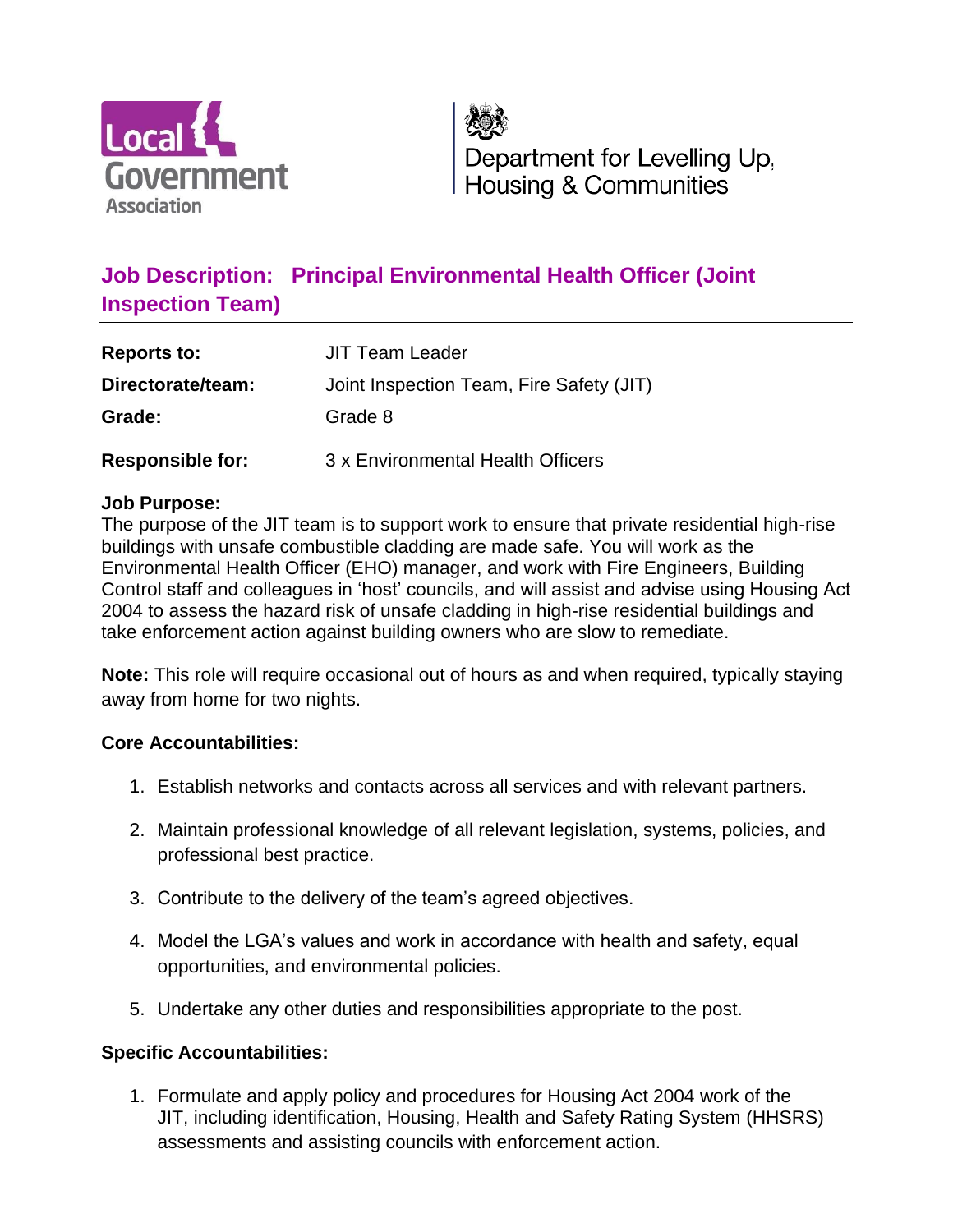- 2. Ensure the JIT team stays up to date of developments in Environmental Health relating to residential sector high-rise buildings, and ensure the EHOs' professional development proceeds successfully.
- 3. Help train non-Environmental Health (EH) colleagues in the JIT, such as Fire Engineers, Building Control staff, Solicitor(s), and Intelligence Officers.
- 4. Liaise with host council after inspections, summarising findings, and where necessary assist with drafting schedules of work, notices, and orders for enforcement under Housing Act 2004, (where the 'host' local authority decides to take such action).
- 5. To train EH staff in councils on enforcement and developments in Environmental Health relating to residential sector tower blocks.
- 6. Assist Team Leader and Intelligence Officer with arranging inspections service of s239 notices and information gathering.
- 7. Develop and enable the JIT staff to confidently train EH staff in councils on developments in Environmental Health relating to residential sector tower blocks.
- 8. Line manager the EH team allocating work, setting clear expectations, reviewing progress, providing feedback and guidance, to build and maintain a successful team to deliver the core aims of the JIT.
- 9. To lead and accompany team of EHOs, and co-ordinate with fire engineer and building control staff and (where appropriate), 'host' council staff on HHSRS site visits.
- 10.Ensure health and safety of all JIT staff on visits, and working away from the JIT office at the LGA. This would include completing a risk assessment for all blocks

before visiting. If any serious risks are identified, discuss with the JIT Team Leader.

- 11.To participate in the selection of staff and sit on recruitment and other industrial relation panels as required.
- 12.To prepare reports for the approval of the JIT Team Leader, and attend meetings of committees, working parties etc. as necessary.
- 13.To deal with any complaints, correspondence, and statistics relating to their area of work.
- 14.Maintain records of all inspections, assessments, meetings, and advice given, and be prepared to use records in a court case and/or satisfy LGA/ DLUHC for audit or indemnity purposes. Where appropriate, assist host councils to write witness statements, prepare prosecution cases, and attend court hearings as a witness.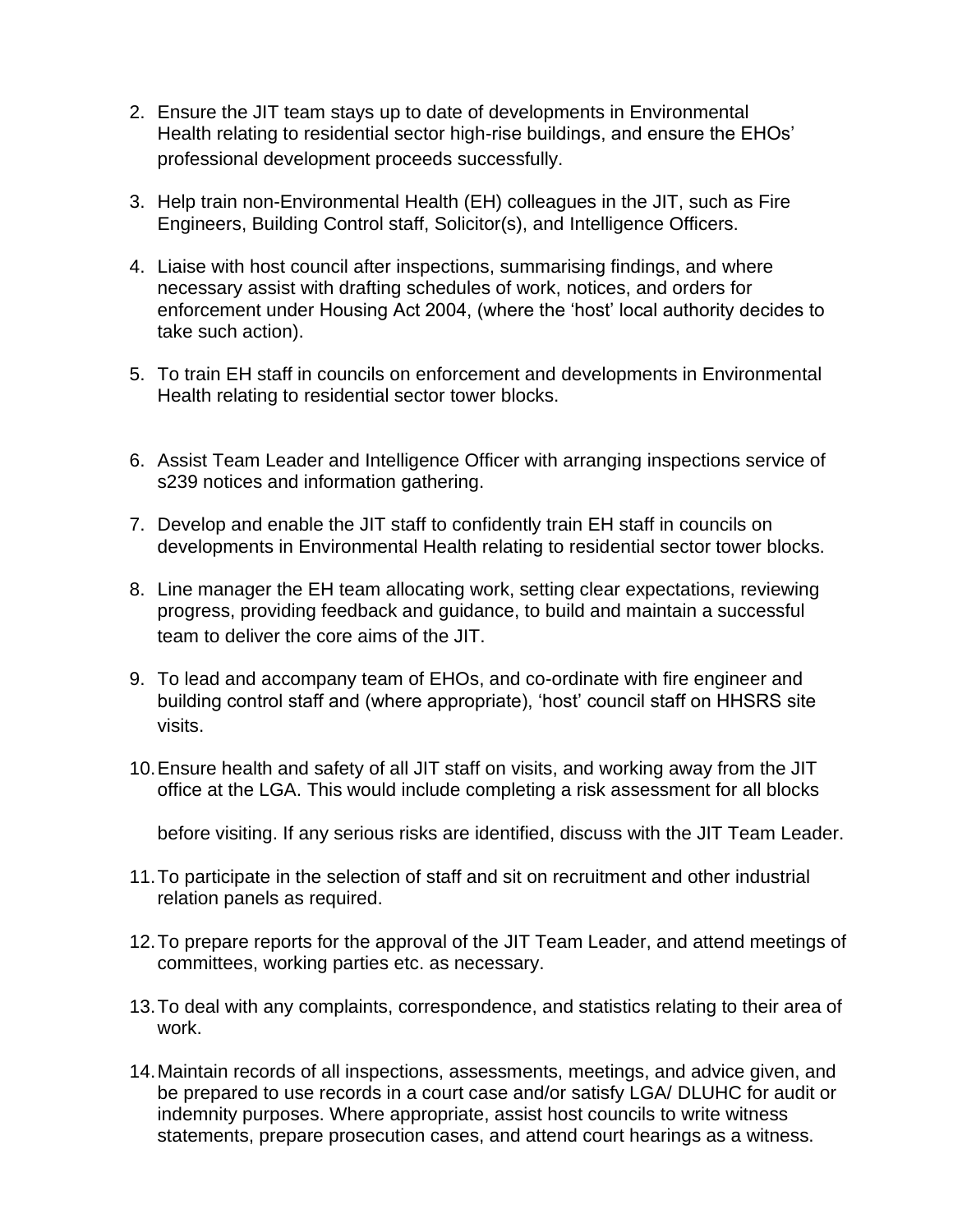- 15.Be responsible for the EH budget in order to project manage, record spending, liaising with JIT and LGA colleagues, to ensure best Value For Money, whilst not compromising on the highest standards of service.
- 16.If and when a host council has not conclusively identified combustible ACM cladding on a block(s), assess the situation and advise the JIT Team Leader suggesting an action plan to address it. Similarly, if there appears to be an error in a host council's data regarding the safety of a block, advise the JIT Team Leader.
- 17.The JIT is only authorised to advise, local authorities remain responsible for making decisions on enforcement action. As Principal EH Officer, it is crucial to ensure that all advice is based on sound application of best practice and legislation. Any advice on remediation, must point to up-to-date published Government or Expert Panel guidance.
- 18.In the absence of the JIT Team Leader, you may be asked to deputise, which may include attending ministerial Taskforce meetings, or meeting with senior LGA colleagues and DLUHC staff.
- 19.Given the unsafe buildings are spread across England, it will be necessary to visit and stay overnight for a few days at a time in the normal course of the working week.

## **Relevant Contacts:**

**LGA:**

LGA Managers

JIT Team

#### **Local Authorities:**

Senior Officers

Sector experts/professional bodies

**Other:**

CIEH

DLUHC

Building Safety team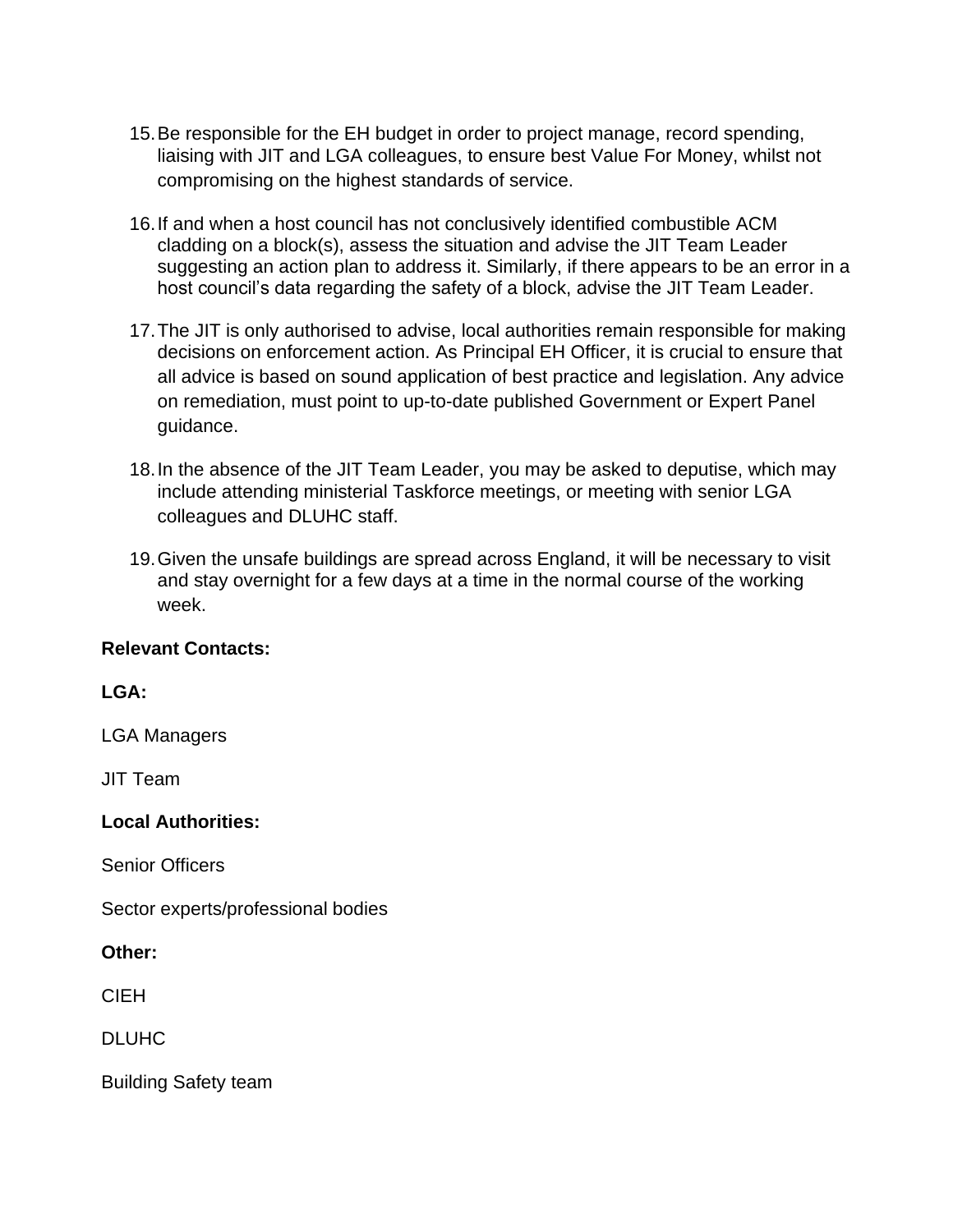# **Person Specification: Principal Environmental Health Officer**

# **Qualifications**

- Degree or diploma in Environmental Health.
- Completed a recognised HHSRS assessors training course.

## **Knowledge and Experience**

- Demonstrable experience of Environmental Health work.
- Thorough understanding of the HRSRRS.
- Experience of: using HHSRS in residential tower blocks.
- Preparing cases for Court and attending Court as a witness, (not necessarily Re: tower blocks).
- Building and maintaining effective relationships and partnerships.
- Managing people effectively with tight deadlines, including managing performance.
- Project management, demonstrating the ability to meet targets in respect of deadlines, resources, and budget management.
- Delivering presentations and briefings to a high standard for senior management, and/ or external stakeholders.

# **Skills and Abilities**

- Ability to achieve a standard of excellence with processes and policies, for the HHSRS work and complying with all regulatory requirements.
- Excellent interpersonal skills, with the ability to influence and negotiate with a wide range of stakeholders effectively.
- Ability to lead, motivate a team in potentially challenging circumstances.
- Flexible approach to work, with a keenness to adapt to meet changing work requirements.
- Excellent organisational skills, with the ability to prioritise work to meet deadlines, and a concern for order and accuracy.
- Excellent IT skills, including Word, Excel, and PowerPoint with the ability quickly to learn new packages as required.
- Excellent written skills, with the ability to accurately summarise and convey complex information.
- Able to deliver under pressure, prioritising work against competing demands to meet deadlines.
- Highly developed written and oral communication skills, including the ability to speak confidently in public and to present complex ideas in a clear and comprehensible way.
- Strong influencing, negotiating, and relation-building skills.
- A positive, "can do"